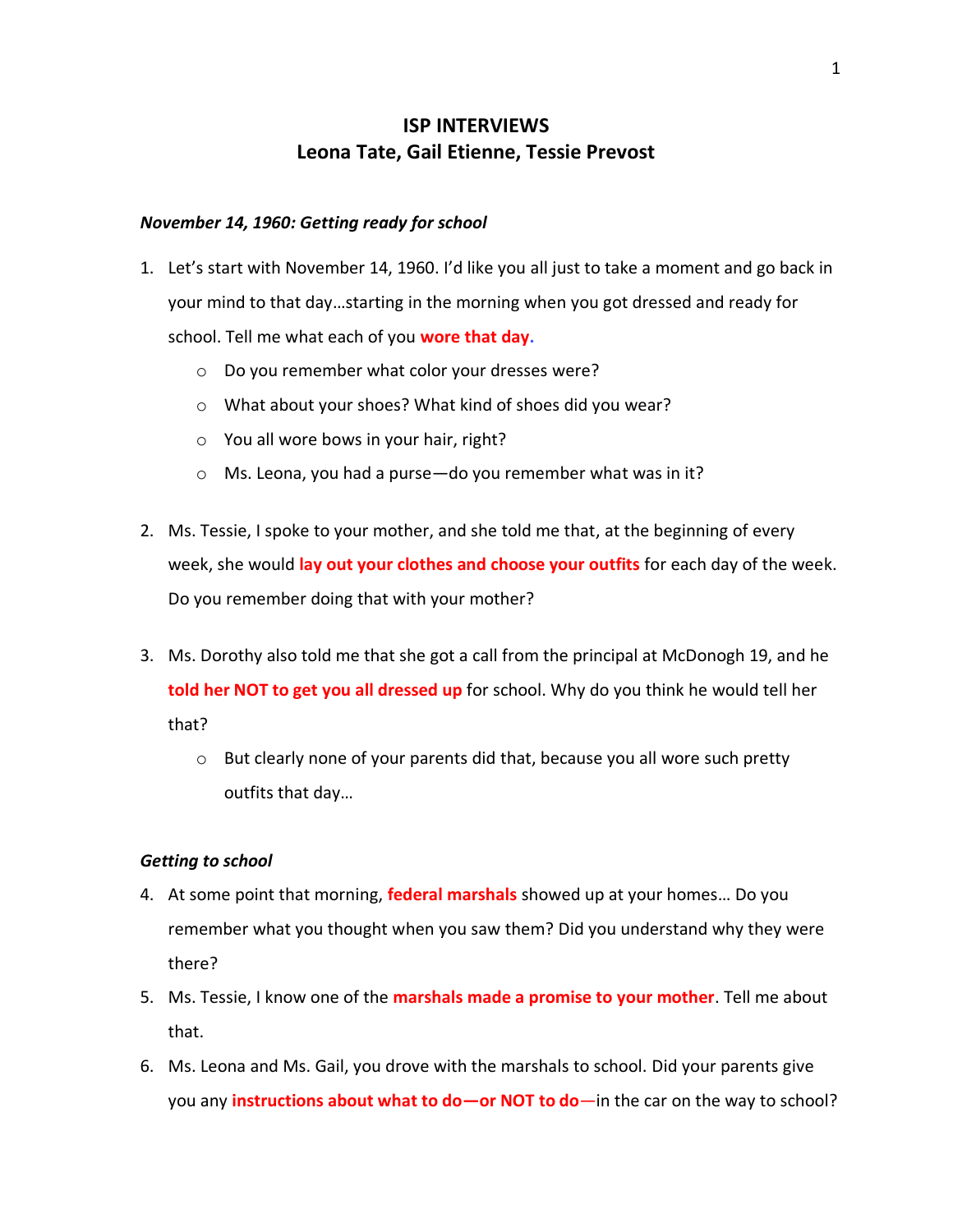- o Did you follow their instructions?
- 7. Ms. Leona: at some point, as you were heading to school in this big black car, you've said **you started to hear a lot of noise**. Tell me what you heard.
- 8. What did you think when you heard all that noise?
- **9.** When did you realize that it wasn't **Mardi Gras?**
- 10. Ms. Gail, there's a **famous picture** of you in the car that morning. You're looking out the window and your eyes are just huge. What was happening outside that car at that moment? What did you see? What did you hear?
	- o Could you see people's faces?
	- o What did they look like?
	- o Could you make out what they were saying?
	- o Were you scared?

## *Black community support*

- 11. There was also a crowd of people who **came out to cheer you on** that day, right? Tell me about them.
- 12. Could you see them from where you were?
- 13. We have a newspaper picture of them out there on that day, would you like to take a look at it?

# *Waiting at school*

- 14. Okay, so eventually you all get through the chaos outside school and get **inside the building**…What happened then? Did you go straight to class?
- 15. How long did you wait outside the office?
- 16. What did you do with all that time?

# *White children pulled out*

17. At some point that day, you've said you saw **white parents coming to pull their kids** out of school. Tell me about that.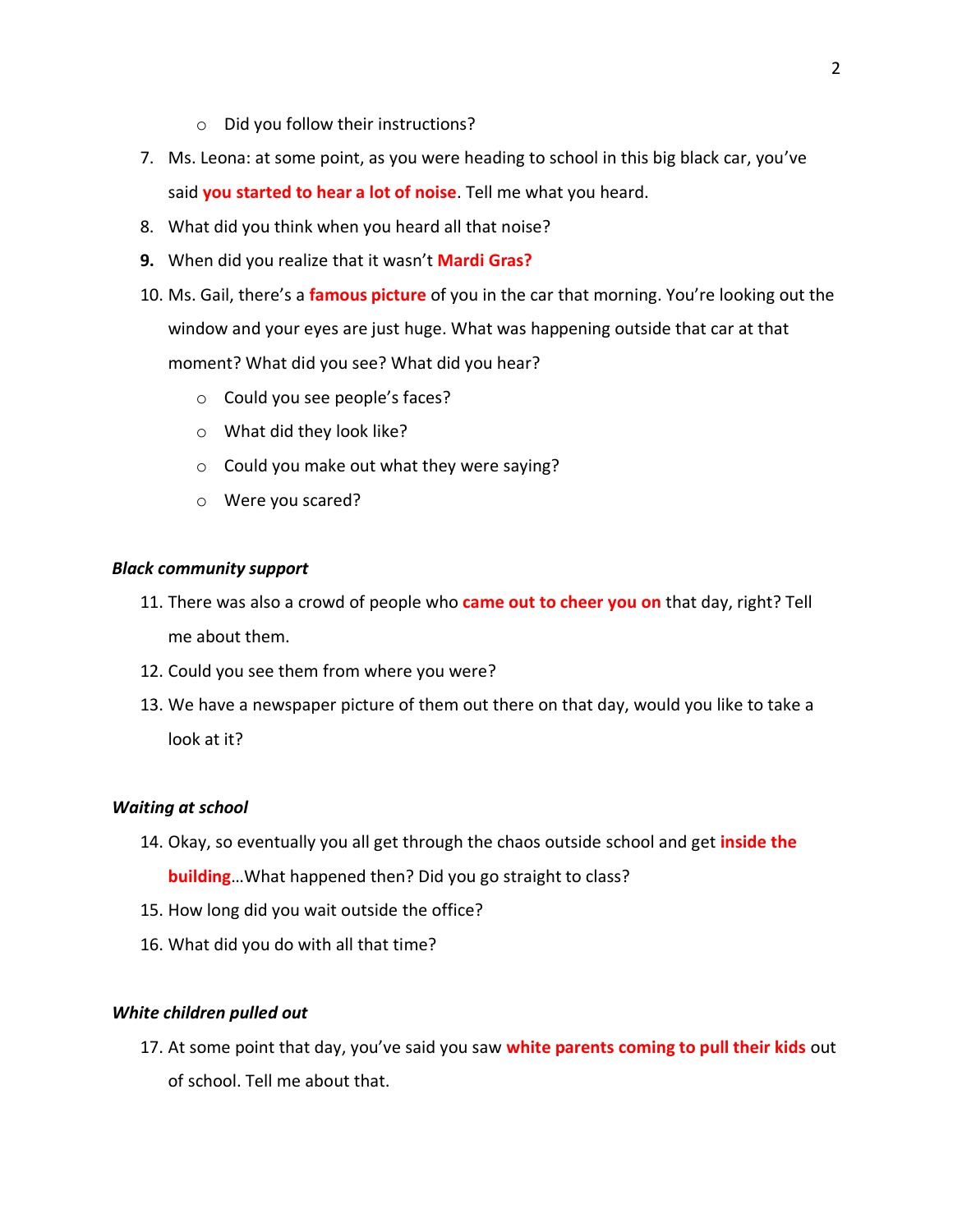- 18. What did you think was happening?
- 19. So what happened for the rest of the year, then? Did the white kids ever come back?
- 20. So **who was left** in the school?
- 21. And how long did this go on?

#### *Building lock-down*

- 22. So here you are, you three. The only students left in the whole school. What was that year like for you? **Did you have your own classroom?**
- 23. I understand the school made modifications to the **windows of your classroom**. Tell me about that…
- 24. What about **lunchtime**…where did you eat your lunch?
- 25. Where did you play at lunch and recess?
- 26. Were there any other special rules that you had to follow that year? (water fountains)
- 27. You know, to me, all of this sounds so terrible, but I've seen interviews with you three where you've said **you felt fine during this first year**—that you even had fun, the three of you together. Explain *that* to me.

#### *Nationwide support, marshals support*

- 28. All three of you have talked about the **Christmas presents and cards** you got from your supporters that year. Tell me about those.
- 29. Did you **stay in touch with the marshals** who escorted you that year?
- 30. I understand that one of the marshals asked for his **ashes to be buried at McDonogh 19**. What did you think when you learned that?

#### **BREAK**

#### *TJ Semmes*

31. So, in 1961, McDonogh 19 became an all-black school, and you three had to move on to integrate yet ANOTHER school, TJ Semmes…**What do you think about when you think** 

# **about TJ Semmes?**

o Ms. Leona…Ms. Tessie…Ms. Gail…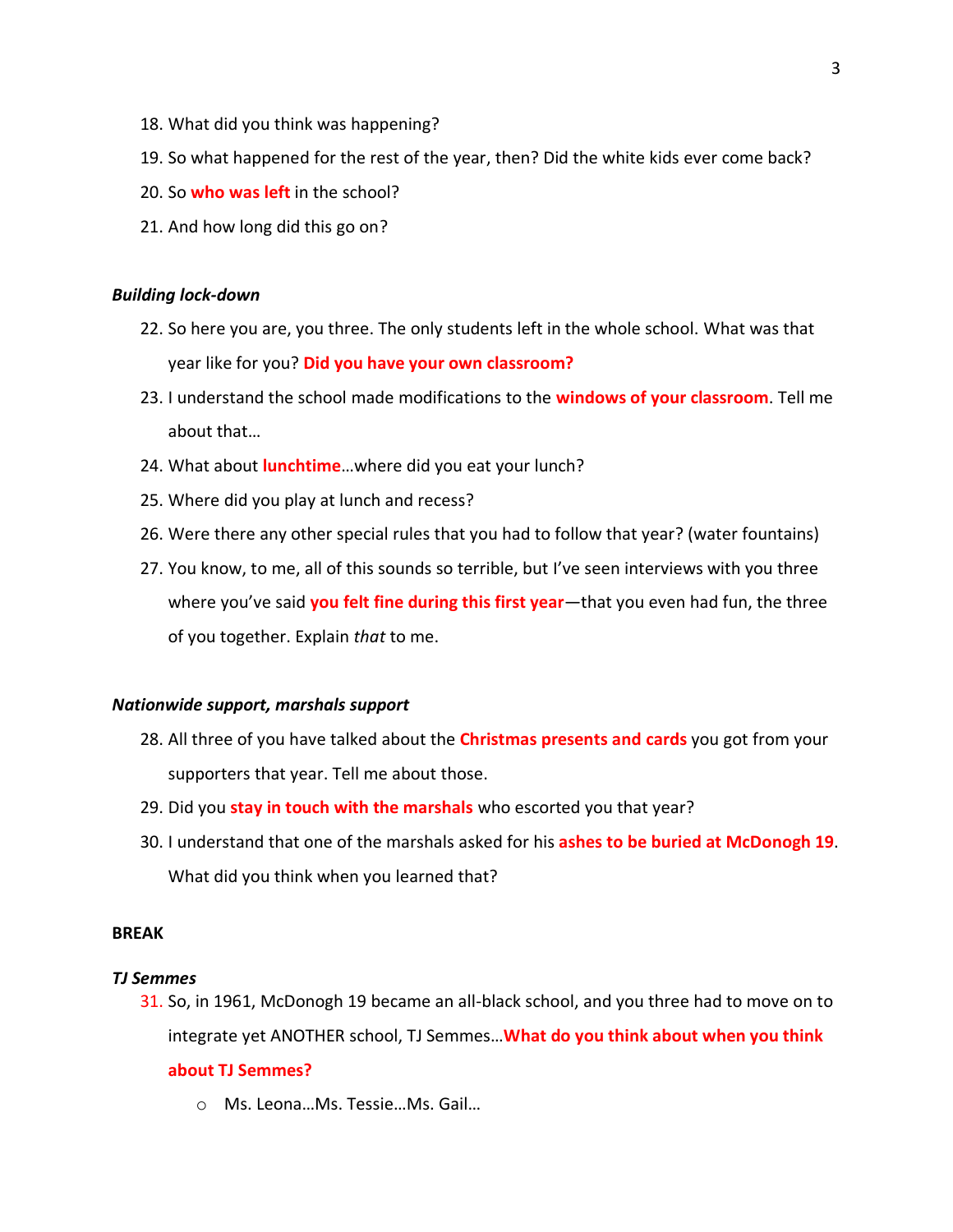- 32. You know, after the whole nation watched what happened to you three at McDonogh 19, I think most people would've expected the staff at Semmes to take extra special care of you…**Did anyone at Semmes reach out when you arrived, try to make you feel welcome, try to make you feel safe?**
- 33. What *did* happen there?
- 34. So, did the school do ANYTHING to help you?
- 35. **What about the teachers?** What were they doing during all this?
- 36. Ms. Leona: You've talked about an incident that happened one day when you tried to take the **bus home from school**. Tell me about that.
- 37. How did you all deal with this?
- 38. I've also heard all three of you talk about a **certain tree at lunchtime**—why was this tree so important to you?
- 39. Ms. Tessie, at some point, you've said you started to **fight back**. Tell me about that.
- 40. What happened when you fought back? How did the school deal with it?
- 41. Ms. Gail: you've said that you started **suffering from anxiety** when you were a little girl. Do you think that was because of your experience integrating these schools?
- 42. This experience at Semmes is still with you, isn't it?
- 43. Today, right now, if you could talk to those students and teachers who gave you such a hard time, **what would you say to them?**
- 44. At any point while you all were going through this did anyone offer you girls any **counseling**?
- 45. Not the school? not the City? not the NAACP?
- 46. What about your Church?
- 47. At some point, I know Ms. Tessie went to **Rivers Frederick**, which was an all-Black school. Did you all go to segregated Black schools for middle school?
- 48. Ms. Tessie: Why did your parents decide to send you to Rivers?
- 49. How did it go for you there?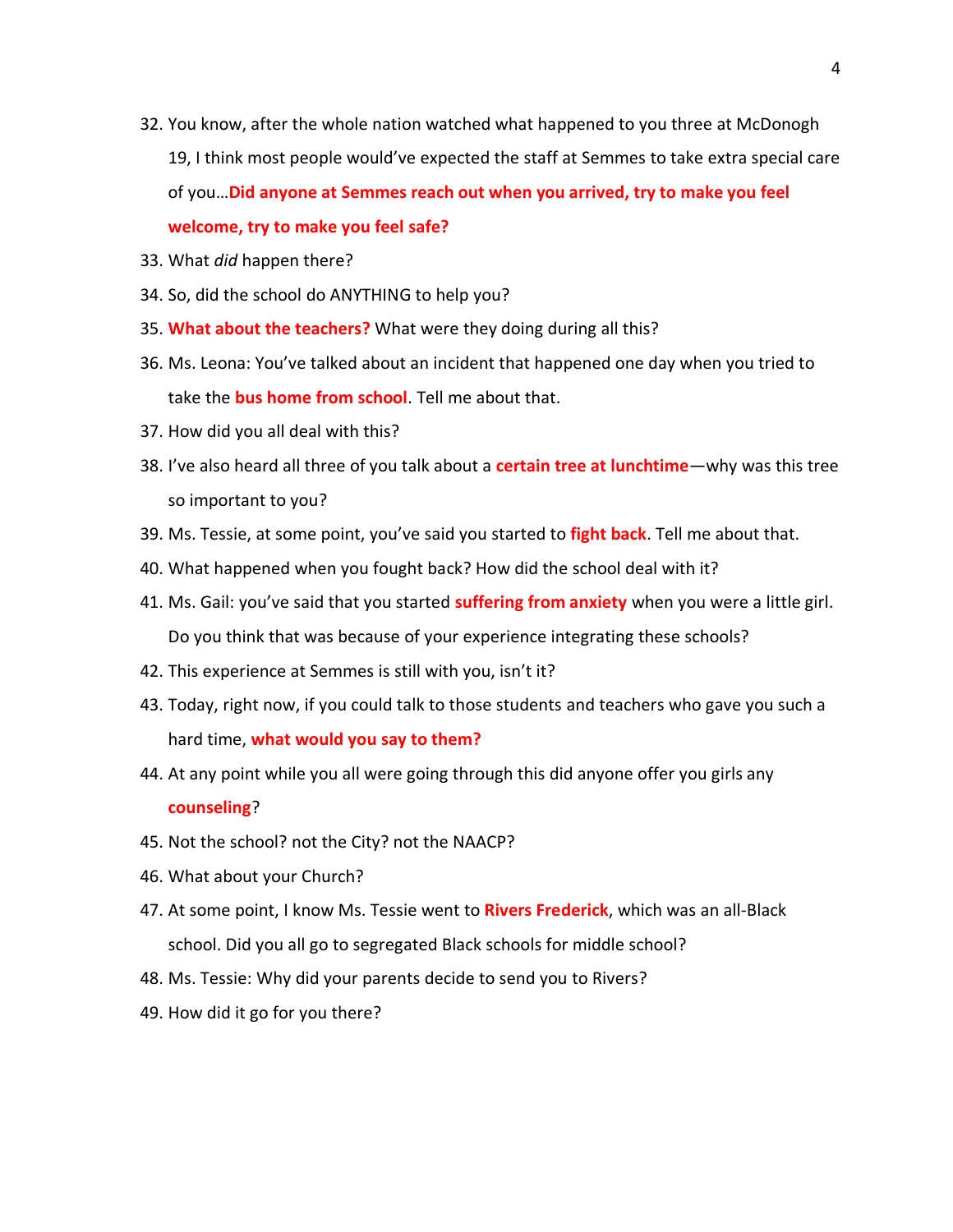#### *Nicholls High School*

- 50. Ms. Leona, Ms. Gail: You met up again when you got to **Nicholls High School**. And this time, there were a fair number of Black kids at the school with you. So were you famous with them? Did they know that you had been the first ones to integrate Louisiana schools?
- 51. How did they treat you?
- 52. You got to Nicholls just as there was a big controversy there. Tell me what happened.
- 53. So here you are in high school in 1970—10 years after you integrated McDonogh 19 and the white students are singing Civil War songs and waving Confederate flags…I mean, was this just a few annoying kids or was it a schoolwide thing?
- 54. Did either of you get involved in this push to get rid of all these Confederate symbols?
- 55. Why/not?

## *Self-realization*

- 56. When you integrated McDonogh 19 you were all very small. You've said you didn't even really know how big a deal it was. So **when did you first realize that you'd done something historic**—something that changed the whole country?
- 57. How did you feel about it then?
- 58. Ms. Leona: I read that, for a long time, **you yourself didn't talk much** about how you integrated New Orleans schools. Why not?
- 59. Did you **talk to your parents** about it? Why/not?
- 60. Did any of you talk to your parents about it?
- 61. What did you say?
- 62. Do you ever think about **what it must have been like for your parents** to watch you go through what you went through at school?
- 63. What do you think about that?
- 64. Did you ever worry about them, and what they themselves were going through?